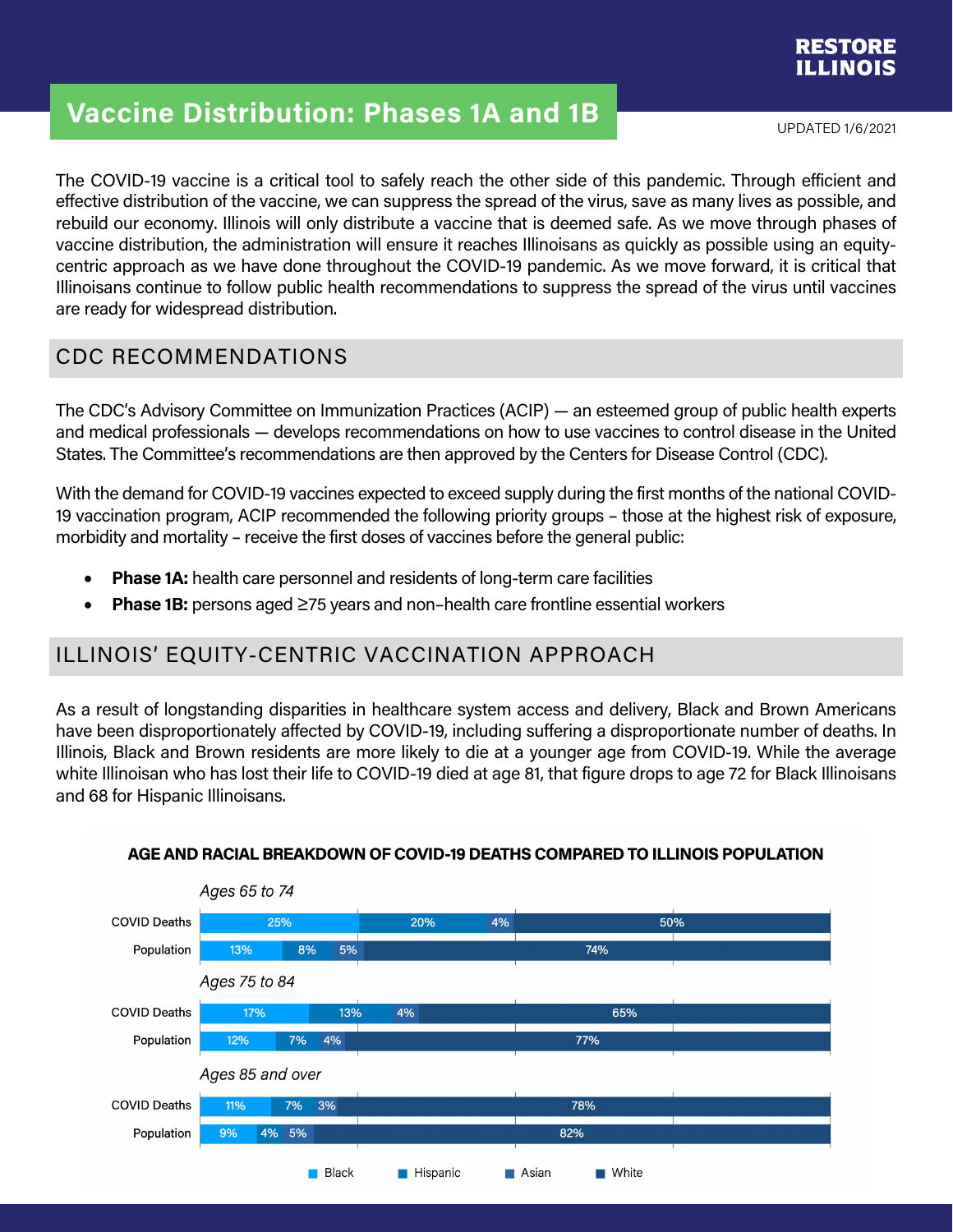

As Illinois continues to scale its vaccination program, Governor Pritzker, Dr. Ezike, the Illinois Department of Public Health and the entire administration are committed to putting equity at the forefront, as it has been throughout the COVID-19 response efforts. Building on ACIP's recommendations, the state of Illinois is lowering the age eligibility by 10 years to ensure equitable access to the vaccine's protections, prioritizing residents age 65 and over in Phase 1B. In doing so, Illinois seeks to save lives in a truly equitable manner, recognizing that multi-generational institutional racism has reduced access to care, caused higher rates of environmental and social risk, and increased co-morbidities for people of color. As public health experts continue to review the federal government's recommendations for Phase 1C in the context of Illinois' data, Governor Pritzker and Dr. Ezike will ensure the state's exit plan for this pandemic centers on the very structural inequalities that allowed COVID-19 to rage through our most vulnerable communities in the first place.

# PHASE 1A AND 1B IN ILLINOIS

#### **Phase 1A**

The first phase of vaccinations includes frontline healthcare workers as well as residents and staff of long-term care facilities. The goal is to fortify the healthcare workforce by removing the most exposed workers from the cycle of illness and infection as well as protect our most vulnerable residents. Most recent evaluations of Illinois' healthcare workforce and nursing home and long-term care facility residents and staff estimate approximately 850,000 Illinoisans qualify for Phase 1A. Healthcare vaccinations began on December 15, 2020, with the federal government's nursing home and long-term care vaccination program delivering its first shots on December 28, 2020. The state estimates that all interested residents in Phase 1A will be vaccinated in the coming weeks.

#### **Phase 1B**

Once Illinois makes substantial progress in Phase 1A and federal vaccine deliveries increase, Phase 1B will include frontline essential workers and residents age 65 and over. The frontline essential workers designation includes many residents who carry a higher risk of COVID-19 exposure because of their work duties, often because they are unable to work from home, and/or they must work closely to others without being able to socially distance. This include first responders, education, food and agriculture, manufacturing, corrections workers and inmates, USPS workers, public transit workers, grocery store workers and staff at shelters and day cares. To provide more equitable vaccine access to elder populations given data showing people of color die of COVID-19 at younger ages, Illinois lowered the age eligibility recommended by ACIP by 10 years, from age 75 to age 65. Illinois has 1.3 million people who qualify as "frontline essential workers" and 1.9 million adults age 65 and over, totaling 3.2 million eligible Illinoisans.

# PREVENTING INFECTION WHILE VACCINATIONS CONTINUE

While Illinoisans get vaccinated for COVID-19 and build immunity, it's vital that residents continue to take safety precautions to prevent additional infections from occurring. Wearing a mask and practicing social distancing and hand hygiene are proven methods of reducing virus transmission and can help save lives.

For the latest information on vaccine distribution in Illinois, please visit the IDPH website: dph.illinois.gov.